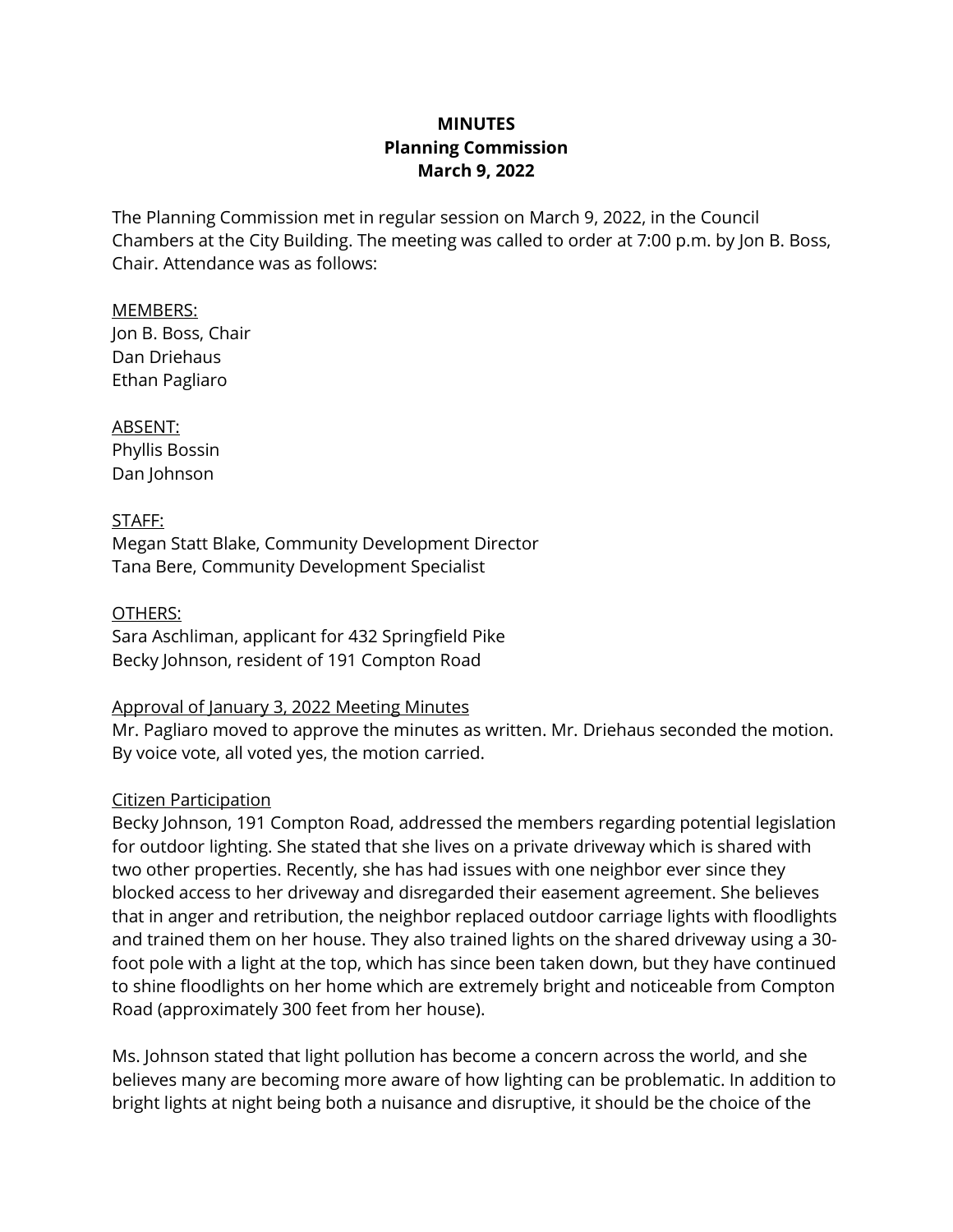homeowner to illuminate their home, not from the action of a neighbor. She explained that lighting is an important criminal deterrent and reiterated that it should be the choice of the homeowner, no matter how close the property lines are. With so many options today in directional lighting and wattage, it is easy to light one's own property without spilling light onto an adjacent property.

Ms. Johnson read the City of Cincinnati Ordinance 1421.39 on exterior lighting which states: all exterior light sources on private property, including canopy, perimeter, and flood, must be energy-efficient, stationary, and shielded or recessed within the roof canopy to ensure that all light is directed away from adjacent properties and public rights-of-way. The maximum height may not exceed 20 feet above grade. She believes a reasonable ordinance would address the following situations that impose light pollution or "spillage" on neighboring properties: 1) Height of lights on houses and on poles. 2) Directional floodlights, which should be placed in such a way that they illuminate one's own property, not the property of others. 3) Wattage of outdoor lights. She expressed concern of having yet another law on the books, and that perhaps only be necessary on irregular lots or shared drives. She explained that she keeps chickens on her property, and she follows the City's ordinance which essentially says that chickens can be kept if they are not a nuisance to one's neighbor, and perhaps a lighting ordinance could work the same.

Ms. Statt Blake commented that she conducted a survey among other communities on if and how they regulate exterior lighting. She received eight responses to the survey, and none of the respondents indicated that they had any type of legislation. The Zoning Administrator with the City of Cincinnati indicated that the enforcement can be challenging but the department does not get many requests to police it. It can be difficult to enforce lighting regulations from a large plot of acreage versus a small interior residential lot. Ms. Statt Blake explained that the language from Cincinnati's exterior lighting ordinance is a starting place to assist the Planning Commission to determine if it wants staff to review potential legislation further. Additionally, she noted that the City of Montgomery has similar legislation, however theirs is housed under their General Offenses Code rather than their Zoning Code and is classified as a nuisance.

Mr. Pagliaro stated that he would be in favor of asking staff to investigate potential legislation for the Commission to consider. Mr. Driehaus thanked Ms. Statt Blake and Ms. Bere for pulling together the survey so quickly after receiving the request from Ms. Johnson. He added that many residents are pushing back on community projects where lighting would be considered a nuisance. He provided an example of Moeller High School's new stadium that, given the large amount of push-back from the area neighbors regarding the lighting, the project was moved elsewhere to a less residential area. Ms. Pagliaro stated that most body senses are regulated, such as smell and noise, but there is nothing that regulates being blinded by a spotlight.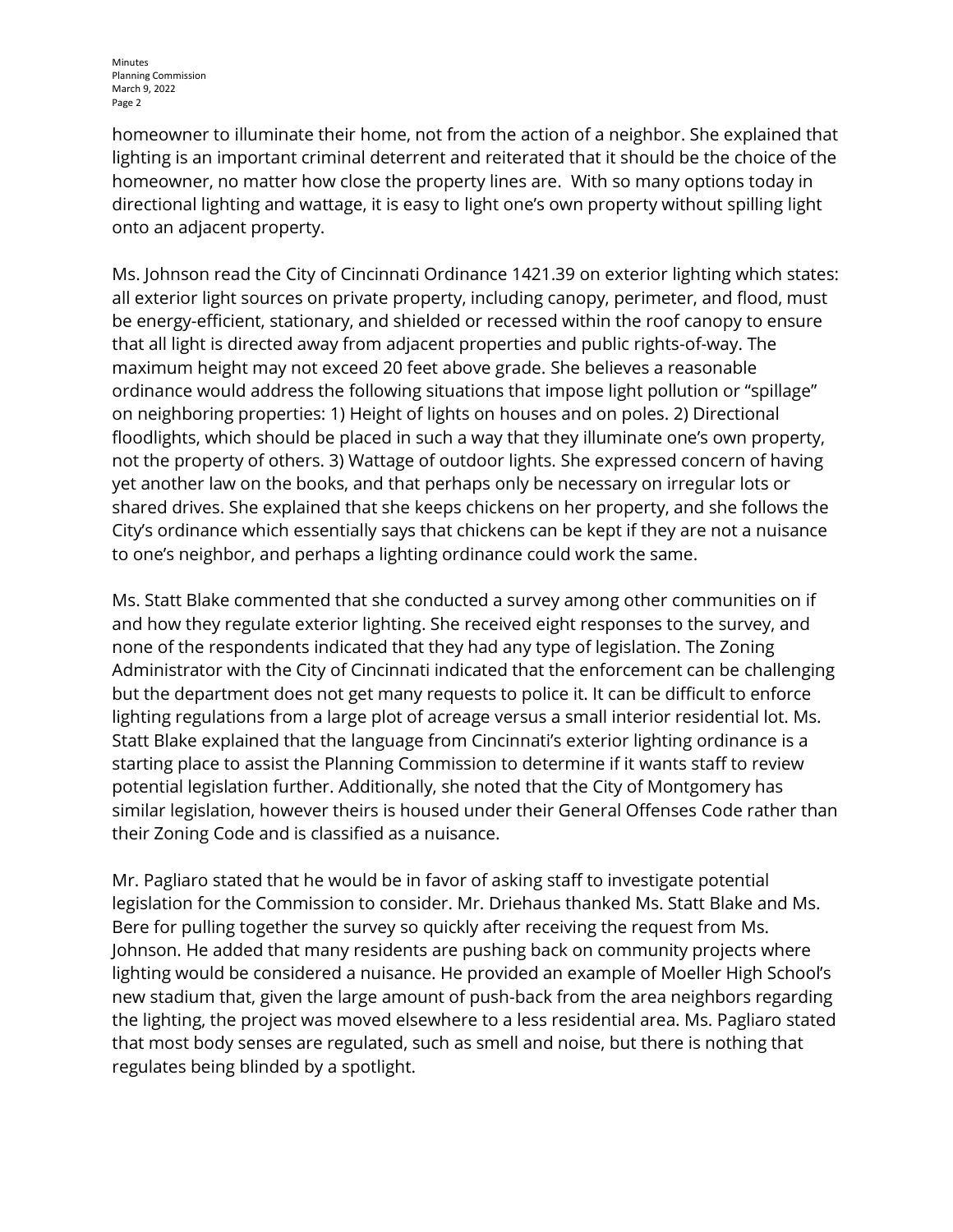Ms. Statt Blake explained that there are a few options for the draft legislation which would regulate the height, direction, and wattage. If the ordinance falls under the Zoning Code, issues would be directed to the Community Development staff, which typically starts property complaints on a soft approach before jumping into a more formal enforcement process. As a nuisance in the General Offences Code, issues would be handled by the Police Department. Ms. Statt Blake explained the paths lighting complaints would take depending on if they lived in the Zoning Code or the General Offenses Code.

Mr. Boss concluded that the Commission prefers to review legislation from both options – in the Zoning Code and as a General Offenses violation, and then they will decide which path to pursue.

### Business

Review of a Development Plan Application in Accordance with Chapter 1133 of the Wyoming Codified Ordinances for a Change in Use and Structural Alteration of 432 Springfield Pike – The Work+Shop: Ms. Statt Blake provided a review of the history of the property and the proposal before the Members. On July 19, 2021, City Council adopted a report from the Economic Development Commission (EDC) regarding the redevelopment of 432 Springfield Pike and directed the Wyoming Community Improvement Corporation (CIC), as property owner, to negotiate the redevelopment of the property with Sara Aschliman. On August 2, 2021, the Planning Commission reviewed a request for a Development Plan Exemption from Sara Aschliman that would be in place on a temporary basis for the property. Ms. Aschliman, the tenant at the time, proposed to change the use of the property from single-family residential to commercial use, specifically office and meeting space in the existing building, outdoor dining in the front yard, and use of the existing rear paved area as staff parking for Wyoming Community Coffee. The change in use to a commercial operation aligns with the vision for the Promenade as detailed in the 2018 Master Plan, pages 74-79.

At the time of approval of the temporary Development Plan Exemption, Ms. Aschliman, the CIC, and the City administration believed that the rear portion of the property would be split for two purposes: construction of a 'Makerspace' industrial arts workshop building by Ms. Aschliman, as well as construction of a parking lot by the City which would connect to the existing City-owned parking lot at 15 Wyoming Avenue, and potentially the School Board parking lot at 428 Springfield Pike. Continued investigation by the City indicated that the expense of constructing the parking lot was likely to delay construction of the parking lot indefinitely. The CIC and Ms. Aschliman have since articulated that should a parking lot be constructed on the rear portion of the property in the future, an access easement will be granted to provide pedestrian and vehicular access across 432 Springfield Pike to connect it with 15 Wyoming Avenue and 420/428 Springfield Pike. During this same time, Ms. Aschliman identified a more suitable location for the Makerspace elsewhere, therefore that scope of the development is no longer under consideration. Given these changes, the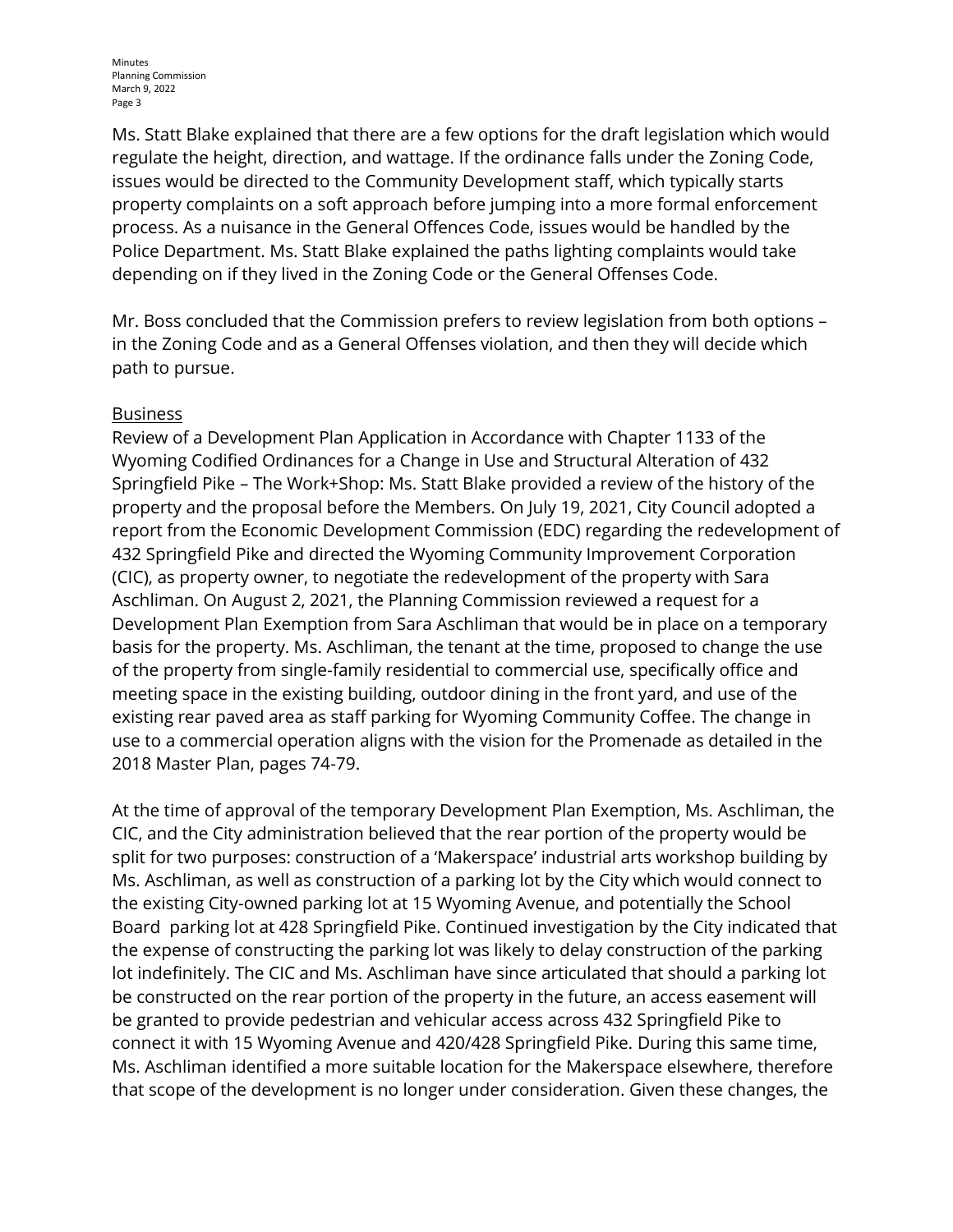CIC and Ms. Aschliman are proceeding with an agreement for the sale of the entire property to Ms. Aschliman as described in her Development Plan Application.

Beyond the City Manager and Community Development Department, the Development Plan Application was disseminated to the Public Works Department, Water Department, Police Department, and Fire & EMS Department for review and comment. Notice has been provided via mail to all neighboring properties within 200 feet of 432 Springfield Pike, notifying them of the Development Plan Application and the Planning Commission meeting of March 7, 2022, as well as the anticipated public hearing before City Council on April 18, 2022. Ms. Statt Blake added that she received an email from Rod Sidley in support of the proposal.

Ms. Statt Blake shared additional details from the Development Plan Application. The Work+Shop would serve as studio, office, and event space, to include a front dining patio serving neighboring Wyoming Community Coffee. These uses are found to follow the permitted uses provided in Chapter 1171: E Commercial District. The *Application and Administrative Review Checklist* confirms that the applicant has addressed the Development Plan submittal criteria required by Section 1133.03; though a specific waiver by the Planning Commission is being requested, as permitted by Section 1133.05(d), because the plan provides for seven parking spaces, including one ADA compliant space. Section 1171.04 of the Code requires 12 parking spaces. Additionally, the Architectural Review Board reviewed and accepted the proposed exterior changes to the building, in conjunction with the Historic Preservation Commission, on February 16, 2022.

Ms. Aschliman addressed the members and stated that the intended use of the property is to provide a multi-functional space for students, creatives, entrepreneurs, and small business owners to generate, collaborate, teach, learn, and showcase and grow their work. The goal is to create a customizable space that is welcoming and accessible to host an event or learn a craft or skill. The first-floor multi-purpose events space will be suitable for professional meetings, private parties, and pop-up retail events. The second floor will consist of working studios leased to local creatives and educators. Seasonal outdoor retail markets may be incorporated as well. Life-skill classes, or a home-economics type class in food preparation, health and well-being can be held in the kitchen area. Small, outdoor music and spoken-word events can be held on the front porch and front lawn, and an outdoor community gathering space, which can accommodate patrons of Wyoming Community Coffee and any person wanting to sit outside.

Ms. Aschliman explained that to make the necessary repairs and to bring the property up to commercial code to fit the needs of the new business that the extensive renovation plan includes new accessible restrooms, updated electric throughout, new third floor HVAC system and updated A/C, and interior refresh including paint, lighting, and refinished floors. Exterior renovations include adding a new accessibility ramp, reconstruction, and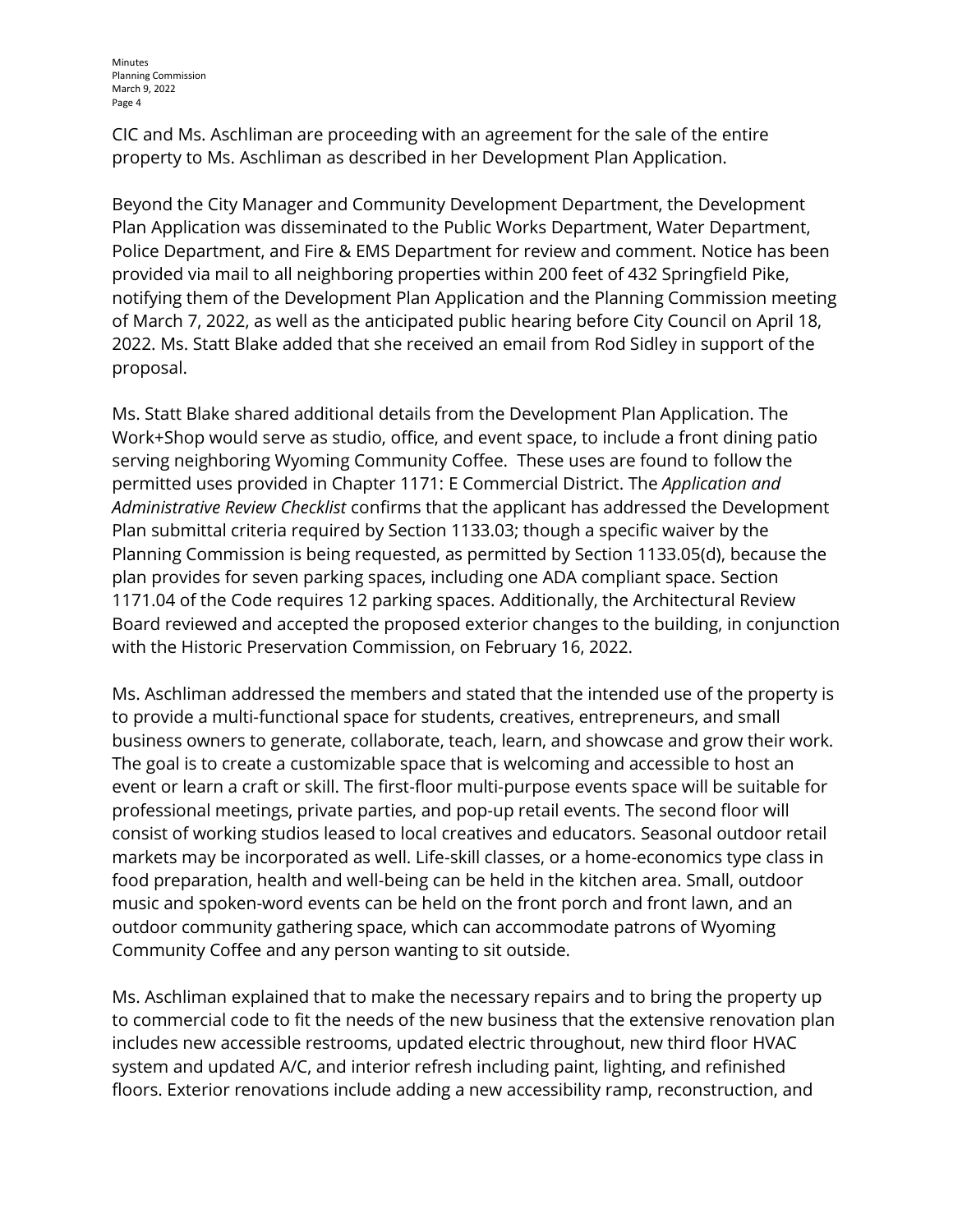expansion of the front porch with an outdoor performance area, new exterior siding repair and painting, new windows throughout, exterior front patio paving, landscaping, and lighting. Additionally, there will be an expanded sidewalk connection to newly designed ADA parking in the existing rear paved area. The proposed work has been approved by the Historic Preservation Commission and Architectural Review Board.

The reconstructed front porch, ramp, and new accessible restrooms are of particular significance to the exterior renovation. Accessible restrooms and ramps are not only required to bring the project up to Code but an integral part of the functioning goal of the building. The location of the new restroom facilities was driven by the desire to preserve as much open interior space as possible and locate the facilities off the central entry zone to be accessible to both meeting rooms, kitchen, and stairway without interrupting the individual use of those spaces. It made the most sense to make use of the existing side porch structure, which already needed attention, for the new restrooms.

Ms. Aschliman explained that several options for ramp placement were considered including iterations on all four sides of the building. While the cost to build the ramp was similar in each option, the user experience was vastly different. The current design has the entrance at grade and is closest to the new ADA parking, the exit at floor level directs the user to the same front door as any typical user, the location provides a connective path to the coffeeshop and makes use of an otherwise underutilized interstitial space between the two buildings. She shared images of the existing deteriorated porch as well as elements not fitting to the historic character of the original house. The new porch is to be constructed using historic elements salvaged from the existing structure and designed to enhance the overall character of the building. Programmatically, the porch is designed to connect the main building entrance to the new ramp while also providing an informal outdoor gathering and performance area. The cost to build the new porch is not significantly more than the already necessary cost to repair the existing porch.

Ms. Aschliman said new paving is to include widening the existing concrete sidewalk along the Wyoming Community Coffee south property line, and a paver patio for the purposes of outdoor coffeeshop dining. The existing driveway is to remain until new parking is constructed. The remaining front yard is to be reseeded as flexible greenspace. Hard and soft scaping is to be conscientious of surface water drainage which is to be directed to the street. She explained that as part of the overall project, she wants to work with the City to repave the section of public sidewalk at the northwest corner of the property to improve current drainage issues that cause pooling.

Ms. Aschliman stated that a signage plan has not yet been determined but is to be designed in conjunction with the ARB and will be intended to meet the Zoning Code. Possible options to be considered include: 1) Monument sign at the southwest corner. 2) Hanging sign above the main porch stair. 3) Fin sign on the upper southwest building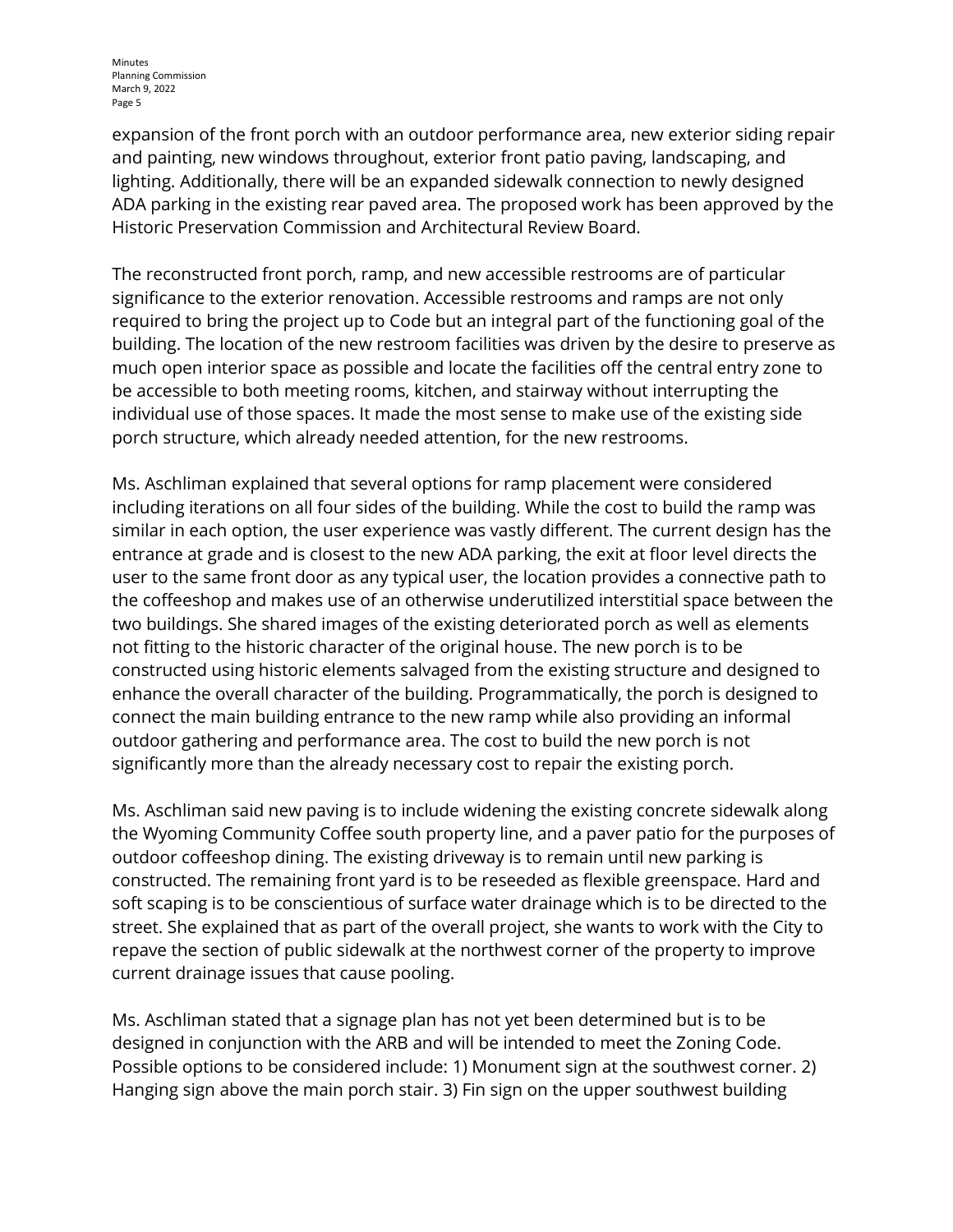#### corner.

Ms. Aschliman stated that construction is proposed to begin in summer 2022 and anticipated to be completed early 2023. Hazardous materials such as lead paint are to be handled appropriately according to industry standards. She said that parking in this area has been below code requirements, but manageable, so long as the Wyoming School Board remains amenable to sharing its lot. Public on-street parking is also ample. The most immediate need is accessible spaces. While it is desirable to provide appropriate parking, requiring it at the time of development could deter further development in this area.

Mr. Pagliaro asked for clarification on the estimated costs to connect the City's parking lot to the Middle School lot. Ms. Statt Blake stated that when the City estimated this work the estimate was in the high \$300,000s. Ms. Aschliman added that if she were to obtain bids using a private contractor, she could probably manage the cost but not within the first phase of re-development.

Mr. Driehaus asked about any plans to control storm water runoff. Ms. Aschliman explained that because the structure is existing, water is currently being channeled to the street. She explained a standing water issue that currently exists in front of the Community Coffee building, and she would like to have the City regrade the sidewalk to channel the standing water away. Ms. Statt Blake added that the rear parking lot connection is rather expensive because there is an extensive drainage system that was added when the Middle School was renovated. Mr. Driehaus commented that he believes the parking situation and drainage will all work out. Ms. Aschliman added that she will be researching permeable pavers in the front, but she does not believe this will be the best option to provide drainage but to be able to maintain as much grass as possible.

Mr. Boss recalled that during the Middle School renovation the storm water runoff was relocated to the southeast corner and a new inlet was added. He suggested that perhaps the drainage could be tapped into this inlet when the parking lot is engineered. Ms. Statt Blake said that the City has an easement over the school's property for storm sewers and she would have to research the legal mechanism that allows more storm water to be added. Mr. Boss stated that he believes the storm water system was constructed to accommodate additional capacity.

Mr. Boss recalled the Master Plan and Promenade Report regarding streetscape improvements through this small business district and he asked if what Ms. Aschliman is proposal will impact the design indicated in these reports. Ms. Statt Blake stated that any improvement Ms. Aschliman makes will not prohibit the Promenade and streetscape plans from occurring.

Mr. Boss commented that the only waiver requested by the applicant refers to the parking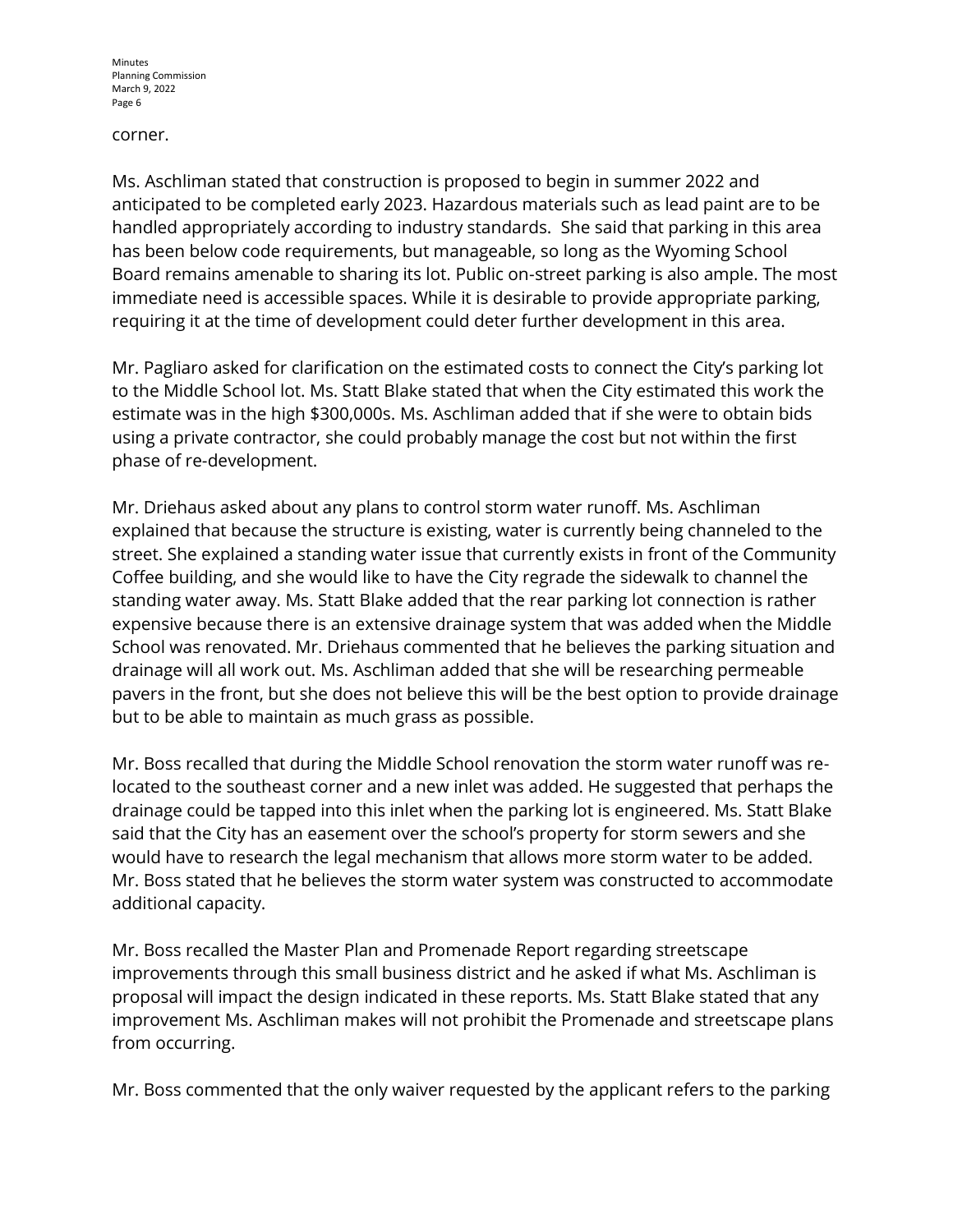requirements. Section 1171.04 requires the site to have 12 parking spaces, however the applicant plans to provide seven spaces, including one ADA-compliant space. He added that the applicant has addressed the Development Plan application required by Section 1133.03 of the Code and the proposed use follows the permitted uses provided in Chapter 1171: E Commercial District.

Mr. Pagliaro asked if anything will occupy the basement or the top floor. Ms. Aschliman stated that both spaces will be used for storage, and none of the fireplaces in the housework. If there are any events that need catering, the food will be prepared at Wyoming Community Coffee and will be brought over. However, home economics type classes will be taught in the kitchen. Mr. Pagliaro asked for a description of the type of artists that will be occupying the commercial spaces on the second floor. Ms. Aschliman stated that there is a painter, a writer, a collector of curator artist who repurposes older items and upcycles them. She had interest from someone wanting to provide tutoring space, which is what she would like to offer as well as spaces for artists to teach their craft.

Mr. Driehaus commented that he has no negative opinion with the site having seven parking spaces rather than 12. Ms. Aschliman added that she currently has four tenants in the building plus her staff. She will eventually be expanding into the Edward Jones space next door which will provide two additional parking spaces. The pergola at the rear of the coffee shop will eventually go away and will provide an additional two spaces.

Ms. Statt Blake advised the Members that the future signage plan can either be referred to the Architectural Review Board or it can be reviewed administratively. Ms. Aschliman stated that she plans to submit for a sign permit separately from the building permit.

Mr. Pagliaro moved to approve the Development Plan as submitted and grant a waiver for the parking requirements and with the understanding that any future sign plans shall be referred to the Architectural Review Board. Mr. Driehaus seconded the motion. By roll call vote, 3-0, all voted yes. The motion carried.

### Miscellaneous

Staff will contact the Promote Wyoming Commission regarding publishing a What's Up Wyoming blog post on the proposed development at 432 Springfield Pike.

### Excusal of Absent Members

Mr. Driehaus moved to excuse Mr. Johnson and Ms. Bossin. Mr. Pagliaro seconded the motion. By roll call vote, 3-0, all voted yes. The motion carried.

### Adjourn

With no further business before the Members, Mr. Driehaus moved to adjourn the meeting. Mr. Pagliaro seconded the motion. By voice vote, all voted yes, the motion carried.